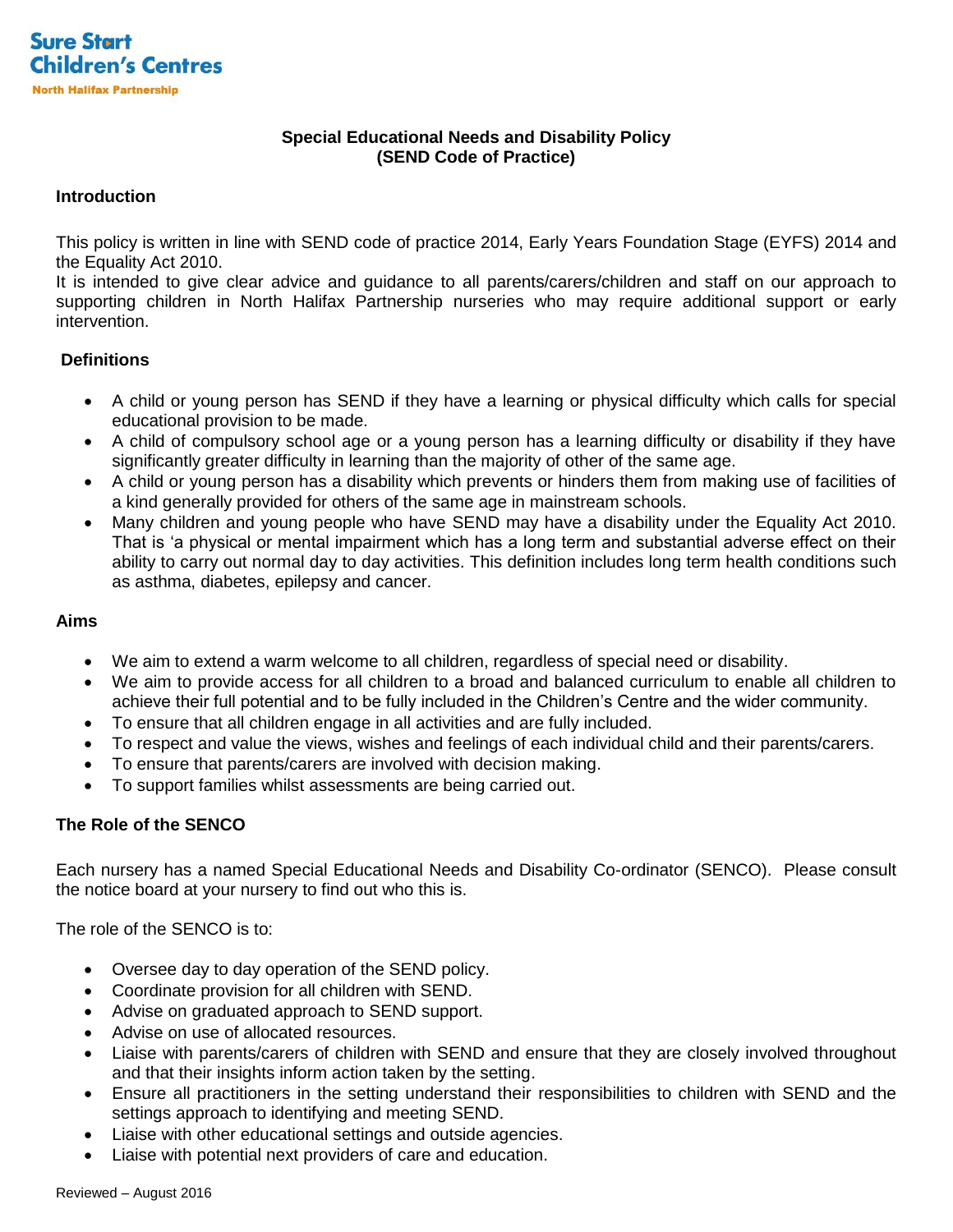**Sure Start Children's Centres** 

**North Halifax Partnership** 

- To keep up to date with any national or local developments on provision for children with SEND, ensuring that the relevant information is effectively passed on.
- To identify and prioritise the individual training needs, of the staff in relation to SEND.
- To liaise with other professionals or agencies to gain advice or support for the setting in relation to SEND issues.
- Ensure that SEND records are up to date.
- Ensure that children with medical conditions get the support they require to meet their needs.

### **Identifications of Children with Special Educational Needs and Disabilities**

The following procedures are in place to ensure all staff are working towards meeting the needs of every child**.**

A 'graduated response' is applied using a cycle of 'assess, plan, do, review'. This links with the EYFS 2014 observation, assessment and planning cycle, which ensures all practitioners are assessing each individual child's learning and continual progress.

#### **Assess**

In identifying a child as needing SEND support, the staff member, working with the setting SENCO and the child's parents/carers, will have carried out an analysis of the child's needs. This initial assessment should be reviewed regularly to ensure that support is matched to need. Where there is little or no improvement in the child's progress, more specialist assessment may be called for from specialist teachers or from health, Social Services or other agencies beyond the setting. Where professionals are not already working with the setting, the SENCO should contact them, with the parents/carers' agreement. At this point we may request support to develop an Education, Health and Care plan.

#### **(Education, Health and Care) Plan**

Where it is decided to provide SEND support and having formally notified the parents/carers, the practitioner and the SENCO should agree, in consultation with the parents/carers, the outcomes they are seeking, the interventions and support to be put in place, the expected impact on progress, development or behaviour, and a clear date for review. These are summaries in an Education, Health and Care plan.

Plans should take into account the views of the child. The support and intervention provided should be selected to meet the outcomes identified for the child, based on reliable evidence of effectiveness, and provided by practitioners with relevant skills and knowledge. Any related staff development needs should be identified and addressed.

Parents/carers should be involved in planning support and, where appropriate, in reinforcing the provision or contributing to progress at home.

#### **Do**

The Early Years Practitioner, usually the child's key person, remains responsible for working with the child on a daily basis. With support from the SENCO, they should oversee the implementation of the interventions or programmes agreed as part of SEND support. The SENCO should support the practitioner in assessing the child's response to the action taken, in problem solving and advising on the effective implementation of support.

## **Review**